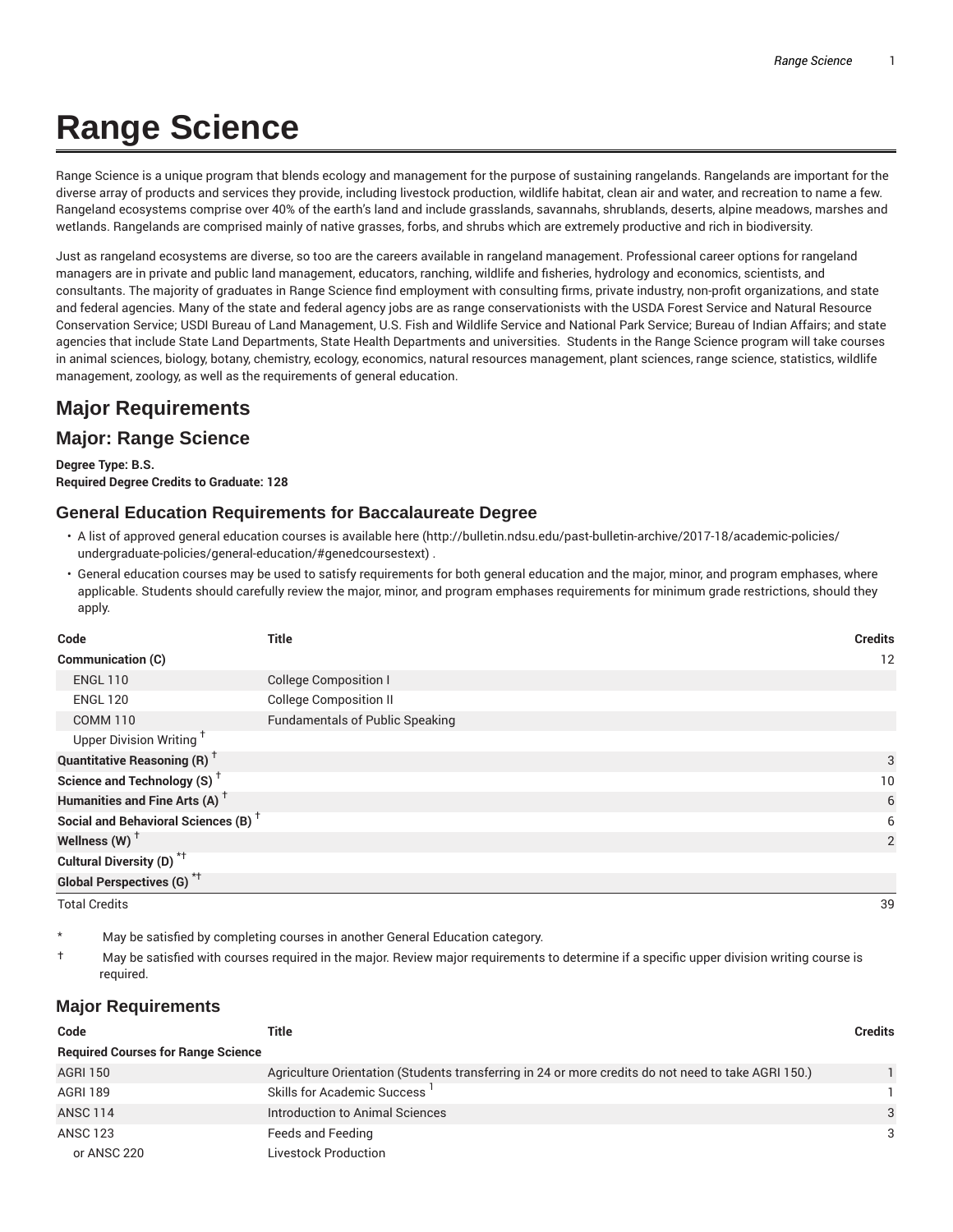| <b>RNG 136</b>                                                          | Introduction to Range Management                                                                            | 3            |
|-------------------------------------------------------------------------|-------------------------------------------------------------------------------------------------------------|--------------|
| <b>RNG 450</b>                                                          | Range Plants                                                                                                | 3            |
| <b>RNG 452</b>                                                          | Geographic Information Systems in Range Survey                                                              | 3            |
| <b>RNG 453</b>                                                          | Rangeland Resources Watershed Management                                                                    | 3            |
| or RNG 454                                                              | Wetland Resources Management                                                                                |              |
| <b>RNG 456</b>                                                          | Range Habitat Management                                                                                    | 3            |
| <b>RNG 458</b>                                                          | <b>Grazing Ecology</b>                                                                                      | 3            |
| <b>RNG 460</b>                                                          | <b>Plant Ecology</b>                                                                                        | 3            |
| <b>RNG 462</b>                                                          | Natural Resource and Rangeland Planning                                                                     | 3            |
| <b>RNG 491</b>                                                          | Seminar                                                                                                     | $\mathbf{1}$ |
| <b>Other Required Courses</b>                                           |                                                                                                             |              |
| <b>BIOC 260</b>                                                         | <b>Elements of Biochemistry</b>                                                                             | 4            |
| <b>BIOL 150</b>                                                         | General Biology I                                                                                           | 4            |
| & 150L                                                                  | and General Biology I Laboratory                                                                            |              |
| <b>BIOL 151</b>                                                         | <b>General Biology II</b>                                                                                   | 4            |
| & 151L                                                                  | and General Biology II Laboratory                                                                           |              |
| <b>BOT 380</b>                                                          | <b>Plant Physiology</b>                                                                                     | 3            |
| <b>CHEM 121</b><br>& 121L                                               | <b>General Chemistry I</b><br>and General Chemistry I Laboratory (May satisfy general education category S) | 4            |
| <b>CHEM 122</b>                                                         | General Chemistry II (May satisfy general education category S)                                             | 3            |
| <b>CHEM 140</b>                                                         | Organic Chemical Concepts and Applications                                                                  | $\mathbf{1}$ |
| <b>ECON 201</b>                                                         | Principles of Microeconomics (May satisfy general education category B and G)                               | 3            |
| Select one of the following: (May satisfy general education category C) |                                                                                                             | 3            |
| <b>ENGL 321</b>                                                         | Writing in the Technical Professions                                                                        |              |
| <b>ENGL 324</b>                                                         | Writing in the Sciences                                                                                     |              |
| <b>ENGL 459</b>                                                         | Researching and Writing Grants and Proposal                                                                 |              |
| <b>MATH 103</b>                                                         | College Algebra (or higher level)                                                                           | 3            |
| <b>PLSC 110</b>                                                         | World Food Crops (May satisfy general education category S)                                                 | 3            |
| Select one of the following:                                            |                                                                                                             | $2 - 3$      |
| <b>PLSC 219</b>                                                         | Introduction to Prairie & Community Forestry                                                                |              |
| <b>PLSC 320</b>                                                         | Principles of Forage Production                                                                             |              |
| <b>PLSC 323</b>                                                         | Principles of Weed Science                                                                                  |              |
| <b>PLSC 315</b>                                                         | Genetics                                                                                                    | 4            |
| & 315L                                                                  | and Genetics Laboratory (May satisfy general education category S)                                          |              |
| <b>SOIL 210</b>                                                         | Introduction to Soil Science                                                                                | 3            |
| <b>SOIL 217</b>                                                         | Introduction to Meteorology & Climatology (May satisfy general education category S)                        | 3            |
| Select one of the following:                                            |                                                                                                             | 3            |
| <b>SOIL 351</b>                                                         | Soil Ecology                                                                                                |              |
| <b>SOIL 410</b>                                                         | Soils and Land Use                                                                                          |              |
| <b>SOIL 444</b>                                                         | Soil Genesis and Survey                                                                                     | 3            |
| <b>STAT 330</b>                                                         | Introductory Statistics (May satisfy general education category R)                                          | 3            |
| Z00 475                                                                 | <b>Conservation Biology</b>                                                                                 | 3            |
| or ZOO 476                                                              | Wildlife Ecology and Management                                                                             |              |
| <b>Total Credits</b>                                                    |                                                                                                             | 92           |

1

AGRI189 is only required for first-time, first-year students--A first-time, first-year student is defined as a student who has not yet completed a college course as a college student. Students that are not first-time, first-year students that either transfer into the university or change their major are not required to take AGRI 189.